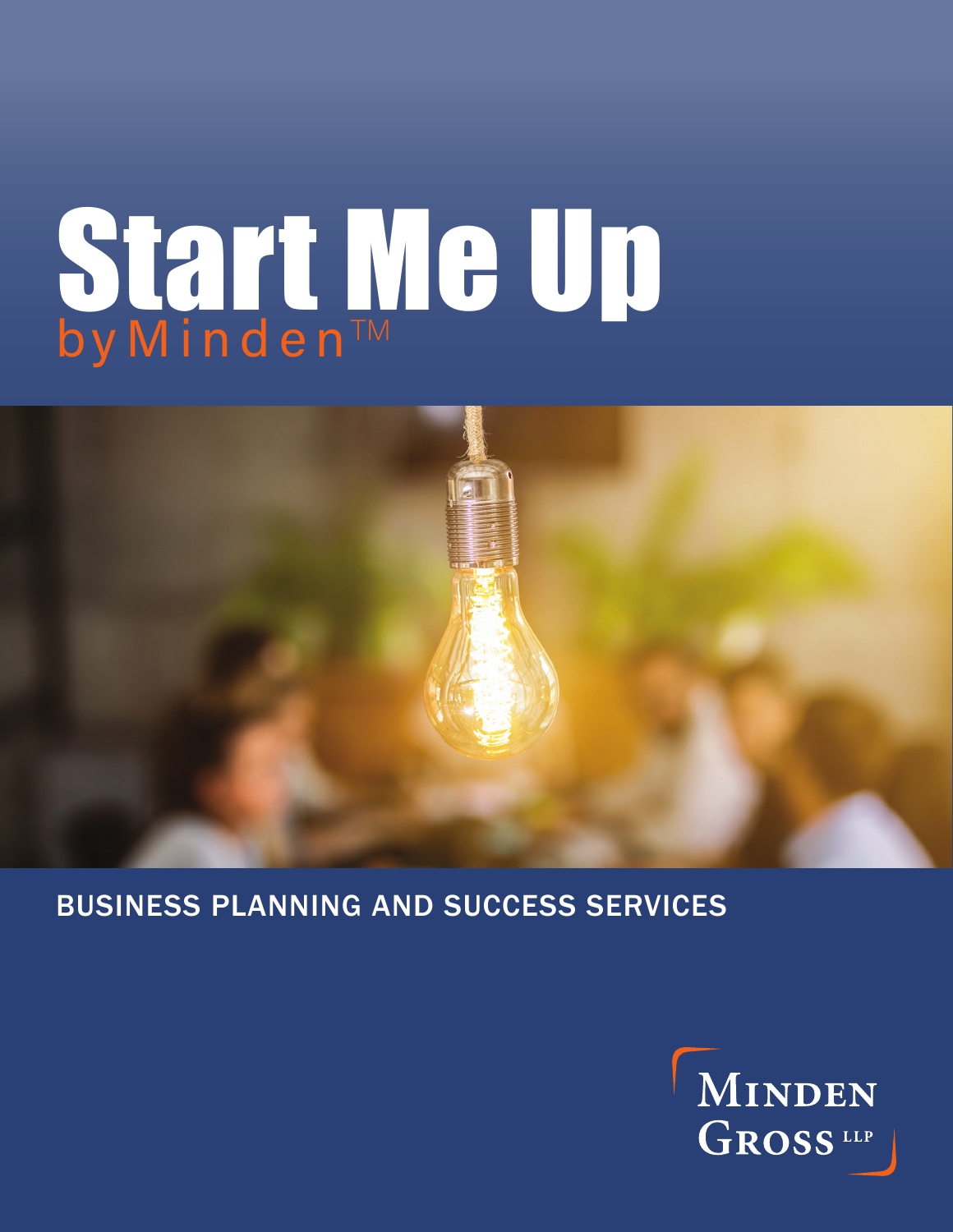Starting a business can be one of life's greatest achievements. The desire to create a new venture is driven by innovation, entrepreneurship, and enthusiasm. But it also faces formidable challenges and is fraught with risk.

- Decide on a Business Structure
- **Register Your Business**
- Leverage Connections
- Set Yourself up for Success
- Get the Capital you Need
- Develop a Business Plan
- Plan for Risk & Insurance
- Obtain Licenses and Permits
- Find Services you Need

#### What is included in Start Me Up by Minden<sup>TM</sup>:

- Incorporation of your company
- Shareholder Agreement
- Loan and Security **Documents**
- **General Security Agreement**
- **Minute Book**
- Confidentiality and Proprietary Information Agreement
- Access to our network of service providers and investors
- Initial consultation and 5 hours of additional Legal Advice
- All for \$4,995 plus applicable taxes and disbursements

First and foremost, the success of every business is rooted in its initial steps. A business that has not been structured correctly at the outset can suffer significant consequences down the road.

New ventures must rest on a sound legal foundation to maximize the chances of profitability and protect themselves from the inevitable bumps in the road. At times, the highway to success can seem littered with regulatory and legal roadblocks that can derail even the most promising business ideas.

That's why we created Start Me Up by Minden™, a fixed-fee program for both experienced entrepreneurs and those starting their first business venture.

Start Me Up by Minden<sup>™</sup> addresses your real needs, not those imagined by outsiders.

We have developed a comprehensive suite of products and services that you need to start your business on the right path. Additionally, where possible, you will have access to our network of angel investors and investment firms so that you will be able to make the connections you need.

The best lawyers are those who are in step with their clients for the long haul. They act as partners, not merely as legal advisers. For that reason, we created a complete package of services for all your legal start-up and ongoing needs.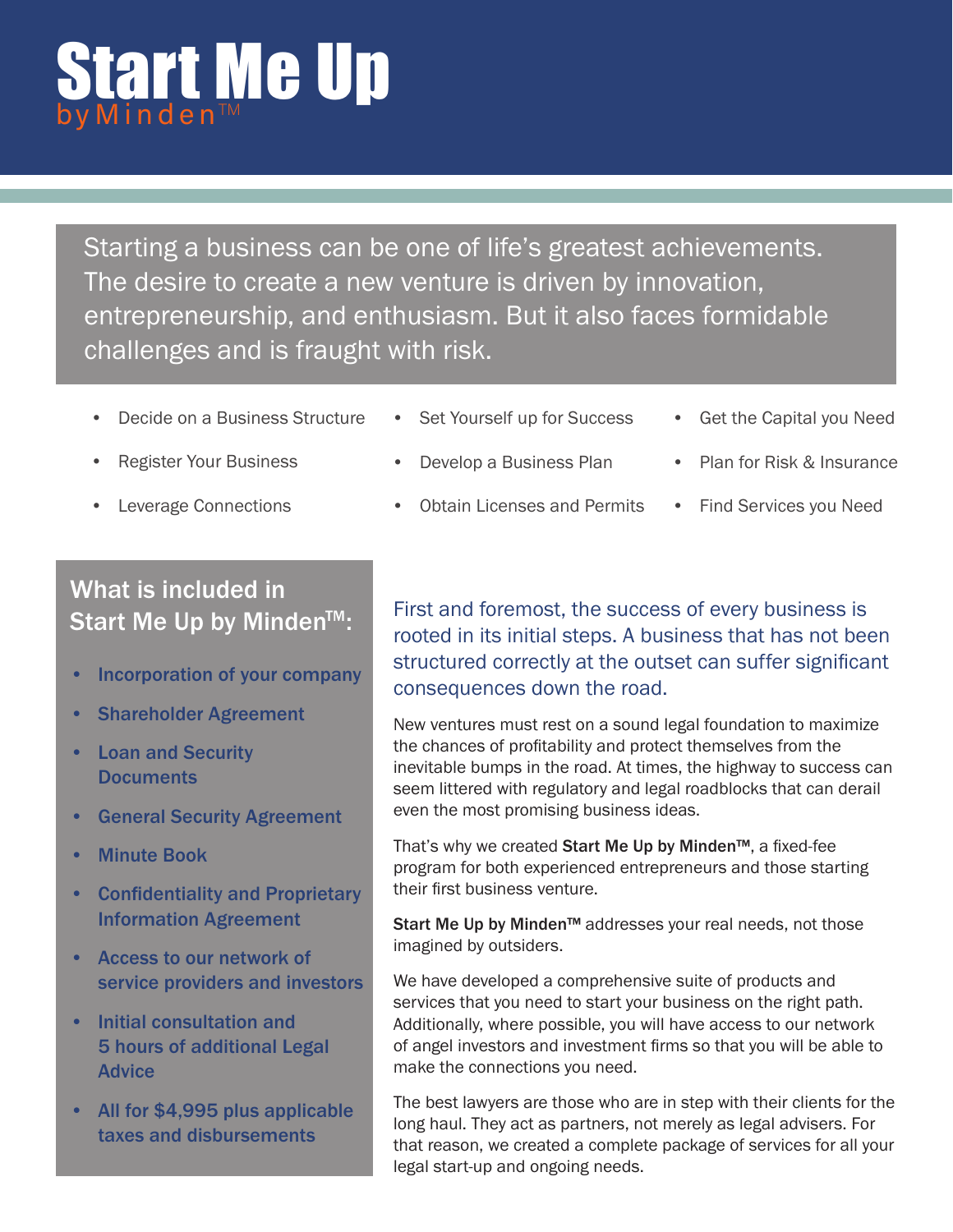#### WHY JOIN START ME UP BY MINDENTM?

Start Me Up by Minden<sup>™</sup> has been developed for you, the entrepreneur with start-up enthusiasm and a longterm vision.

To begin our program, you will be paired with a Minden Gross LLP corporate lawyer dedicated to your issues. This professional will meet with you at the outset and remain with you as your business grows and prospers.

Start Me Up by Minden™ is structured to ensure that you have access to the legal services and expertise you need as your company matures. Our broad spectrum of experience allows us to offer you legal assistance in all the areas critical to your operation, including corporate, intellectual property, tax, and real estate matters.

As part of your package, you will receive an initial consultation that includes a detailed discussion about your business. We will incorporate and organize your business and provide you with other legal documentation needed to get your business up and running. Such documentation includes a shareholders' agreement along with shareholders' loan and security documents. Also included in Start Me Up by Minden™ are five hours of additional legal services that you may use for further consultation and advice.

Beyond these benefits, our Start Me Up by Minden<sup>™</sup> network will enable you to leverage our extensive external resources and contacts, as well as receive valuable insights and guidance surrounding financing sources.

### YOUR TEAM – THE START ME UP BY MINDEN™ NETWORK

We are offering all of the above Start Me Up by Minden™ services for \$4,995 plus applicable taxes and disbursements. If you do not require the full package suite, we will tailor a program just for you.



# WHY INCORPORATE?

When starting a new venture, using the right structure is critical. The most common form is the corporation, which has several key advantages.

Most importantly, a corporation is a legal entity separate from its shareholders, thereby protecting them from the corporation's debts and liabilities.

The shareholders' liability is limited to their equity investment in the corporation, which means their personal assets are not at risk.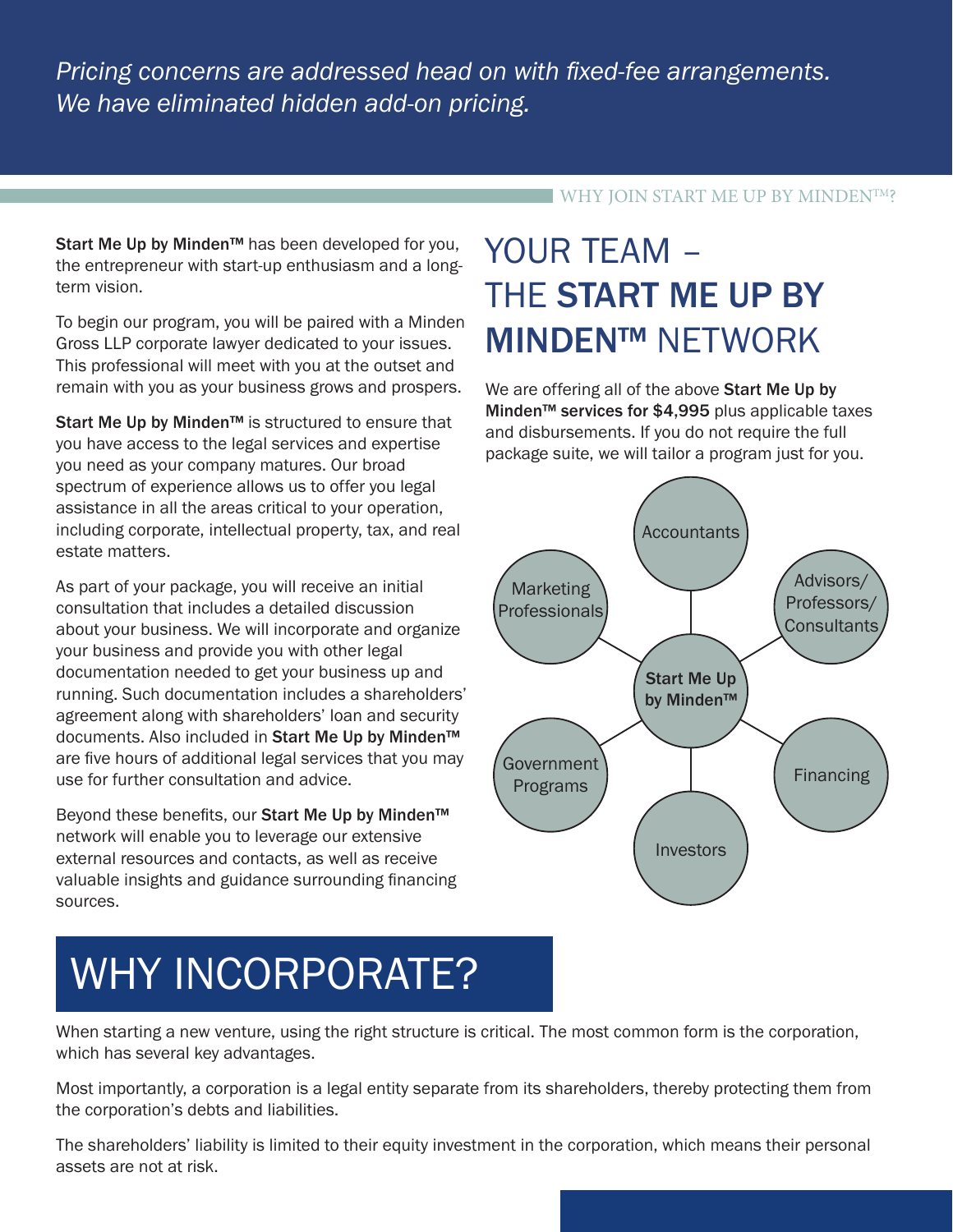Incorporation also often offers tax benefits. As a distinct legal entity, the corporation pays taxes separately from its shareholders. Typically, the shareholders of a corporation pay taxes on corporate profits paid to them as of salaries, bonuses, and dividends. While the corporation pays taxes on profits, the corporate tax rate may be lower than an individual's tax rate. As well, any losses incurred by the corporation can generally be used as a deduction against the corporation's future income. Other potential advantages include income-splitting, tax-deferral opportunities, and the use of the smallbusiness tax deduction.

## WE FREE YOU FROM THE PAPER BURDEN

Access to capital is another important advantage of incorporating. While there are no guarantees, it can make it easier for a corporation to raise money. A corporation can sell shares and raise equity capital. This can be a significant advantage because equity capital is generally non-interest bearing and not repaid.

With Start Me Up by Minden™, we will prepare the mountain of legal documents necessary to help you start your business. Outlined below are summaries of the core documents we will produce as part of our program.

#### Minute Book

A minute book is a binder containing all your company's essential corporate documents. These include articles of incorporation, bylaws, share certificates, minutes and resolutions (including resolutions appointing directors and officers), a shareholders' register/ledger, and a directors' register/ledger.

#### Shareholders' Agreement

When a company is formed, its founding shareholders typically determine how the company will be owned and managed. This is often set out in a written contract called a shareholders' agreement.

There is no legal requirement for the shareholders to enter into such an agreement; however, without it, the applicable provincial or federal corporate statutes, together with the company's articles of incorporation and bylaws, will govern the company. Since these basic corporate rules are usually insufficient to protect all your interests, it is highly desirable to enter into a shareholders' agreement to provide a more detailed set of ground rules tailored to fit the specific circumstances of the company and its shareholders.

A shareholders' agreement allows for unforeseen circumstances to be dealt with in a controlled and agreed-to manner, thus avoiding disputes among the founders. This is important as founders often cannot foresee the consequences a potential dispute will have on their business' operation and value, and/ or consider it unlikely that such a dispute will ever occur. For these reasons, one of the most common mistakes entrepreneurs make is failing to enter into a shareholders' agreement.

#### What's In a Shareholders' Agreement?

#### General Decision Making

- Which decisions are made by shareholders and which decisions are made by directors?
- How are decisions made and disputes resolved?
- Who has the right to be on the board of directors or nominate a director?
- Who can sign cheques and contracts on behalf of the company?

#### Financing the Company & Distributing Profits

- How is the company financed?
- Will shareholders be subject to cash calls?
- Are personal guarantees required?
- How often are profits distributed?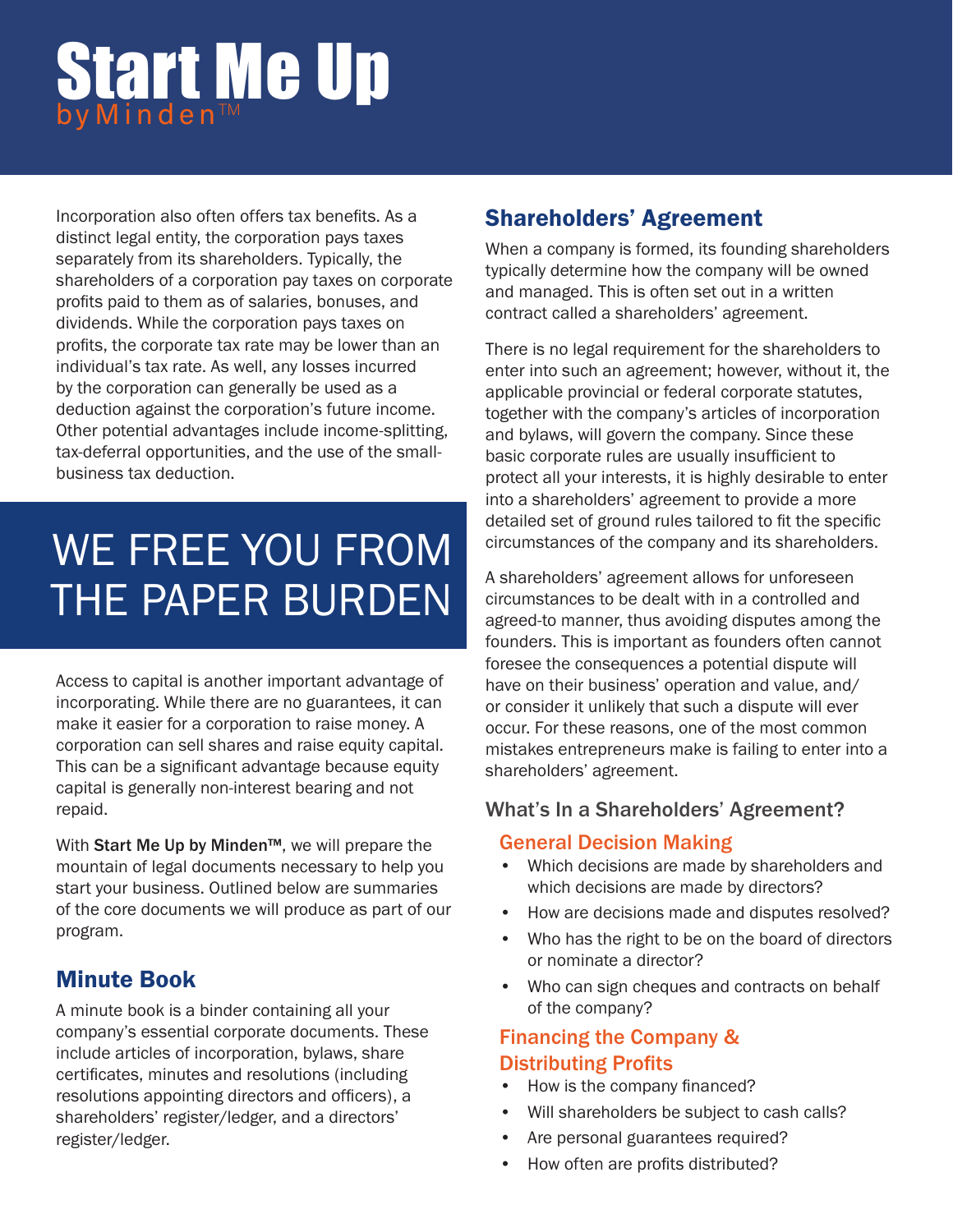#### Transfer of Shares

- Are transfers permitted and in what circumstances?
- When can shares be issued?
- Are there anti-dilution protections?

#### **Liquidity**

- Are there shotgun or buy-sell provisions?
- Are there rights of purchase on death or permanent disability of a shareholder?
- Are sales to third parties permitted?
- Other possible sale events
- Confidentiality, non-competition and nonsolicitation restrictions
- Rights of first offer and first refusal

There is no such thing as a "one size fits all" approach to a shareholders' agreement. Shareholders and their counsel must give careful planning and consideration to address current issues and anticipate scenarios that could arise throughout the life of the company.

With Start Me Up by Minden™, we take the time to understand your needs and business goals to ensure your shareholders' agreement achieves your desired results and protects your future interests.

#### Confidentiality and Proprietary Information Agreement

The objective of a Confidentiality and Proprietary Information Agreement is to ensure that a company's proprietary information is not disclosed to the public. It provides legal certainty that the company is the exclusive owner of all intellectual property and proprietary information regardless of where and when such information was created.

#### The Loan Agreement

At its earliest stages, a company typically requires an infusion of capital. Not only is this money needed to run the company, early financing from the founders

sends an important signal to future investors that they are committed to their business.

As an entrepreneur, you have the choice to advance funds as equity or as a loan. Establishing a secured loan structure is a good way to protect the founders' investment against unforeseen events that may impair the company's ability to repay its debts. The concern that founders' debt adds unnecessary leverage to the balance sheet is without basis. In fact, outside financial analysts typically view such debt as equity.

When you are loaning funds to the company, it is important to set out the terms and conditions in a written agreement between you, the shareholder (lender), and the company (borrower). The terms of such a loan agreement will vary depending on the circumstances. They will generally include the amount advanced, the interest rate, the terms of repayment, and the default scenario that would permit the shareholder to call the loan and enforce the security.

#### Security Documents

A General Security Agreement (GSA) is an agreement between a lender and a borrower whereby the borrower pledges all of its property and assets (other than real estate) to the lender as security for repayment of the loan. These assets are broadly described in the GSA and can include vehicles, machinery, equipment, receivables, inventory (both raw materials and finished goods), cash, shares, and intellectual property. The GSA covers property currently owned by the company and property acquired in the future.

As part of the Start Me Up by Minden™ package, we will prepare a GSA for each of the founders and register notice of this security under the Ontario personal property registry. This will ensure that the founders' security will take priority over other creditors. In other words, if the company defaults on its payment obligations and there are competing creditors, the founders will (in most cases) have a priority claim against the assets of the company.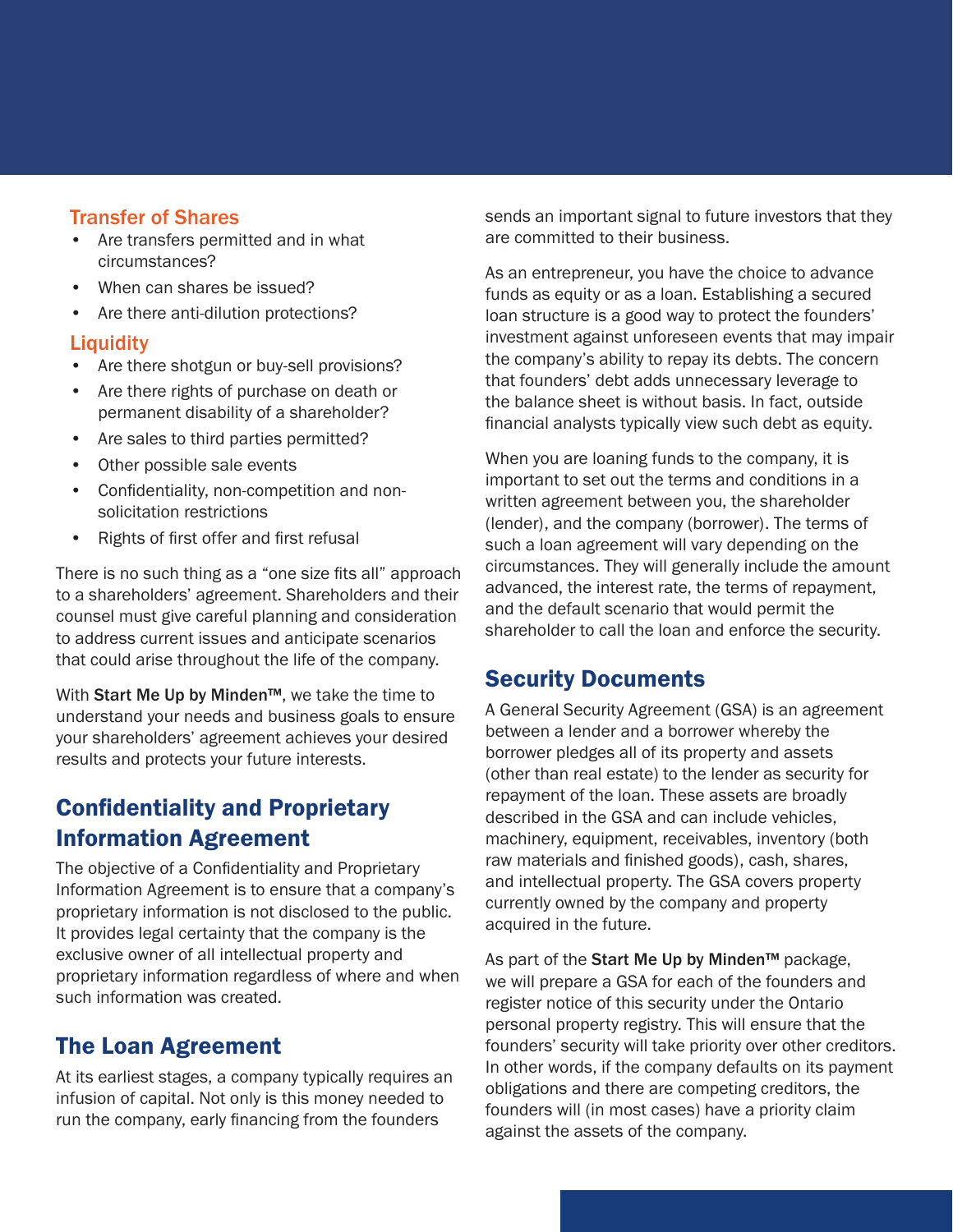One of the main challenges facing start-ups is raising sufficient capital to meet ongoing business requirements. Investors are reluctant to invest in businesses with a limited track record. Many believe that the rewards simply do not justify the risk.

# WE CAN HELP YOU RAISE CAPITAL

Companies with the right advice and the right connections are more able to secure capital. As part of Start Me Up by Minden™, we will provide you with insights and guidance surrounding financing sources. We will also help you navigate through the primary sources of start-up or seed capital:

*Founders' capital* - Capital infused by the founders typically comes from the individuals that believe in the company the most. Founders' capital is also important for future financings as investors see that the founders have "skin" in the game.

*Family and friends* - Family and friends may be a source or complement to founders' capital in the event that a founder does not have sufficient funds or if founders want to mitigate their risk.

*Small bank loan* - The Canada Small Business Financing Program (CSBFP) seeks to increase cash available to establish, expand, modernize, and improve small businesses. The CSBFP encourages financial institutions to make up to \$500,000 available to small businesses. We can help you obtain such a loan.

#### *Ever-changing government grant and incentives*

– Both the federal and provincial governments make available a great deal of financial assistance to qualifying new ventures, finding it can be a challenge. Depending on the program or incentive, a company must know what to apply for to maximize the proceeds. Again, with Start Me Up by Minden™, our expertise will help.

If the above sources have been exhausted and financing is still required, the next step is to look for angel investors or venture capitalists. Through our network of angel investors and investment firms, we will be able to better connect you with the people that best fit your needs.

There are several differences between angel investors and venture capitalists, each with advantages and disadvantages. We will ensure you understand these differences and help you decide which one works best for you.

*Angel Investors* - Angel investors are usually high net worth individuals that have a high risk tolerance.

*Venture Capital* - Venture capital firms usually invest in new, young, and rapidly growing companies that have the potential to develop into significant players in their respective markets.

# ANGELS AND VENTURE CAPITAL

Angel investors generally fund earlier stage start-up companies but are less structured and have less of a public presence. While it can be difficult to find these individuals, angels manage a much larger overall pool than is available from venture capital firms.

Venture capital firms evaluate several hundred investment opportunities each year, but only invest in a few that have the potential for high rates of return within five to seven years.

If you have questions about Start Me Up by Minden™ or on starting a new venture, please contact any of our Start Me Up by Minden™ team. We are confident that we can answer all your concerns and help you achieve your goals.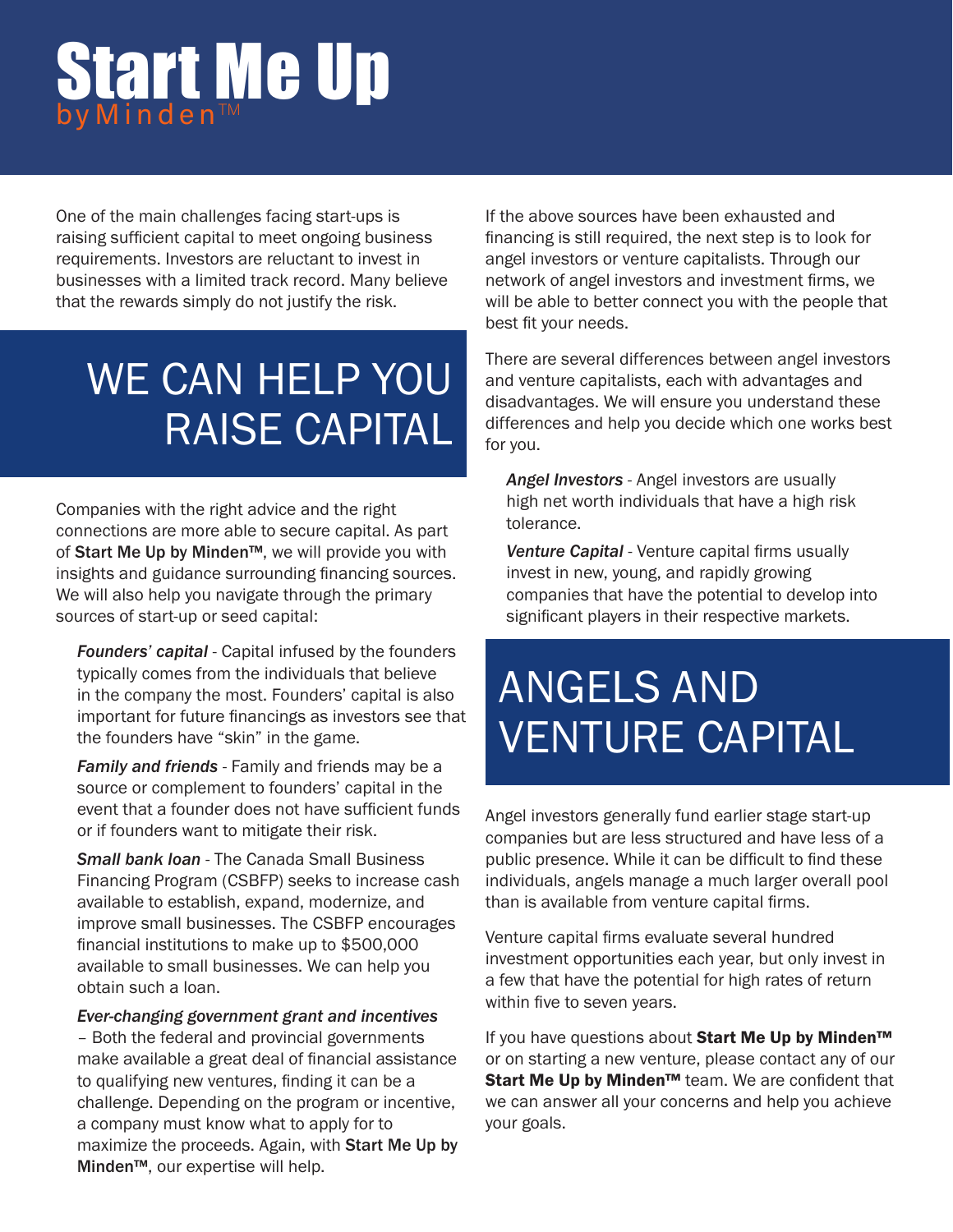# **IS START ME UP BY MINDEN™** RIGHT FOR YOU?

We have the plan. We have the people. We can make the difference.

We look forward to working with you.





Yosef S. Adler, LLB, MBA Partner

t: 416.369.4158 yadler@mindengross.com



Ben Bloom, LLB, MBA Partner

t: 416.369.4167 bbloom@mindengross.com